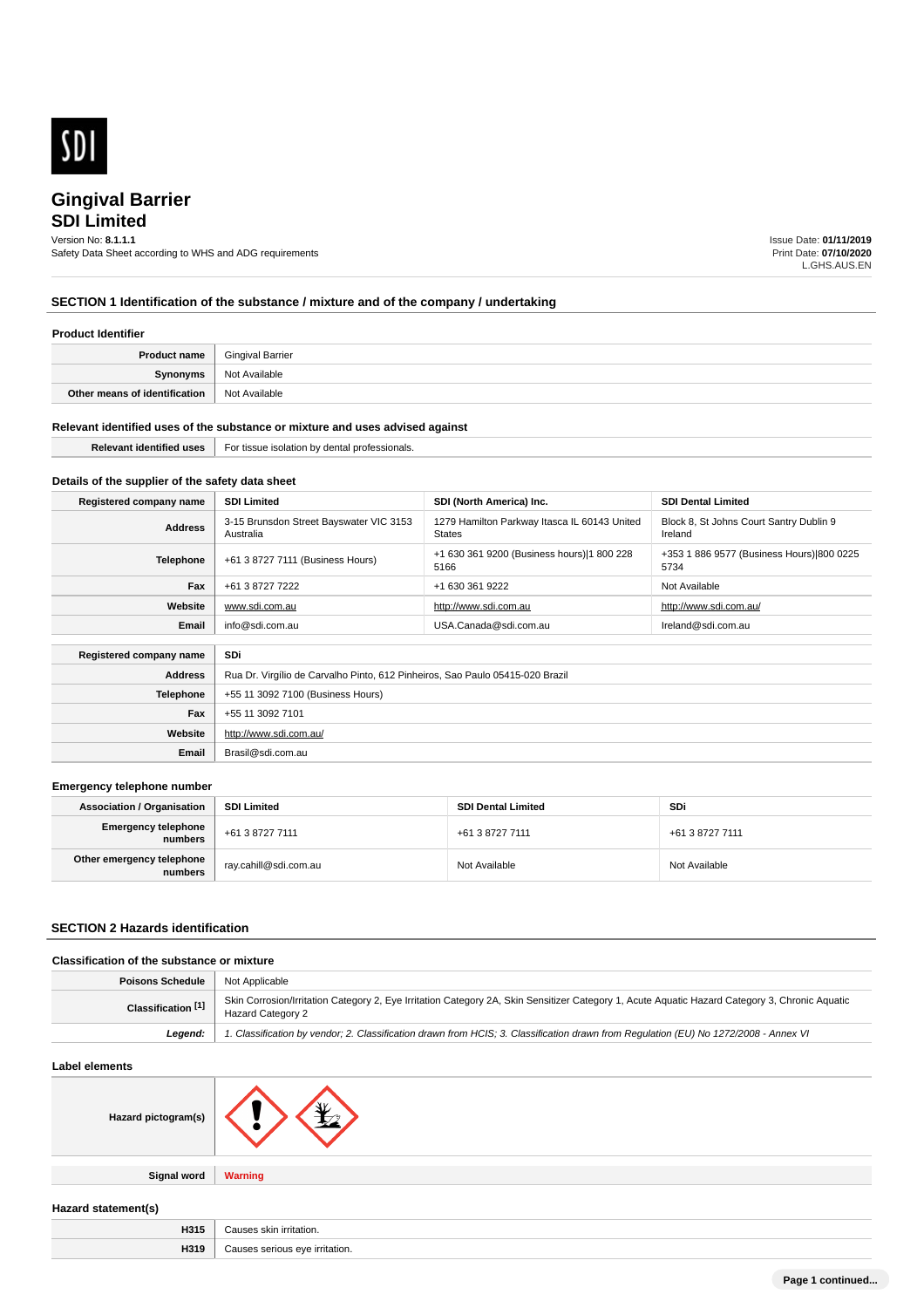| H317 | May cause an allergic skin reaction.             |  |
|------|--------------------------------------------------|--|
| H402 | Harmful to aguatic life.                         |  |
| H411 | Toxic to aquatic life with long lasting effects. |  |

### **Precautionary statement(s) Prevention**

| Wear protective gloves/protective clothing/eye protection/face protection. |  |
|----------------------------------------------------------------------------|--|
| Avoid breathing mist/vapours/spray.                                        |  |
| P273<br>Avoid release to the environment.                                  |  |
| Contaminated work clothing should not be allowed out of the workplace.     |  |
|                                                                            |  |

# **Precautionary statement(s) Response**

| P321           | Specific treatment (see advice on this label).                                                                                   |  |
|----------------|----------------------------------------------------------------------------------------------------------------------------------|--|
| P362           | Take off contaminated clothing and wash before reuse.                                                                            |  |
| P302+P352      | IF ON SKIN: Wash with plenty of water.                                                                                           |  |
| P305+P351+P338 | IF IN EYES: Rinse cautiously with water for several minutes. Remove contact lenses, if present and easy to do. Continue rinsing. |  |
| P333+P313      | If skin irritation or rash occurs: Get medical advice/attention.                                                                 |  |
| P337+P313      | If eye irritation persists: Get medical advice/attention.                                                                        |  |
| P391           | Collect spillage.                                                                                                                |  |

### **Precautionary statement(s) Storage**

Not Applicable

# **Precautionary statement(s) Disposal**

| P501 | Dispose of contents/container to authorised hazardous or special waste collection point in accordance with any local regulation. |  |
|------|----------------------------------------------------------------------------------------------------------------------------------|--|
|      |                                                                                                                                  |  |

# **SECTION 3 Composition / information on ingredients**

#### **Substances**

See section below for composition of Mixtures

### **Mixtures**

| <b>CAS No</b> | %[weight] | Name                              |
|---------------|-----------|-----------------------------------|
| 109-16-0      | $10 - 15$ | triethylene glycol dimethacrylate |
| 72869-86-4    | 65-70     | diurethane dimethacrylate         |

# **SECTION 4 First aid measures**

| Description of first aid measures                                                                                                                                                                                                                                                                                                                                                                                                                                                      |                                                                                                                                                                                                                   |  |  |  |
|----------------------------------------------------------------------------------------------------------------------------------------------------------------------------------------------------------------------------------------------------------------------------------------------------------------------------------------------------------------------------------------------------------------------------------------------------------------------------------------|-------------------------------------------------------------------------------------------------------------------------------------------------------------------------------------------------------------------|--|--|--|
| If this product comes in contact with the eyes:<br>▶ Wash out immediately with fresh running water.<br>Ensure complete irrigation of the eye by keeping eyelids apart and away from eye and moving the eyelids by occasionally lifting the upper<br><b>Eye Contact</b><br>and lower lids.<br>Seek medical attention without delay; if pain persists or recurs seek medical attention.<br>Removal of contact lenses after an eye injury should only be undertaken by skilled personnel. |                                                                                                                                                                                                                   |  |  |  |
| <b>Skin Contact</b>                                                                                                                                                                                                                                                                                                                                                                                                                                                                    | If skin contact occurs:<br>Immediately remove all contaminated clothing, including footwear.<br>Flush skin and hair with running water (and soap if available).<br>Seek medical attention in event of irritation. |  |  |  |
| Inhalation                                                                                                                                                                                                                                                                                                                                                                                                                                                                             | If fumes, aerosols or combustion products are inhaled remove from contaminated area.<br>Other measures are usually unnecessary.                                                                                   |  |  |  |
| Ingestion                                                                                                                                                                                                                                                                                                                                                                                                                                                                              | Seek medical attention.                                                                                                                                                                                           |  |  |  |

# **Indication of any immediate medical attention and special treatment needed**

Treat symptomatically.

# **SECTION 5 Firefighting measures**

# **Extinguishing media**

- Foam.
- Dry chemical powder.
- **BCF** (where regulations permit).
- Carbon dioxide.
- Water spray or fog Large fires only.

# **Special hazards arising from the substrate or mixture**

**Fire Incompatibility** None known.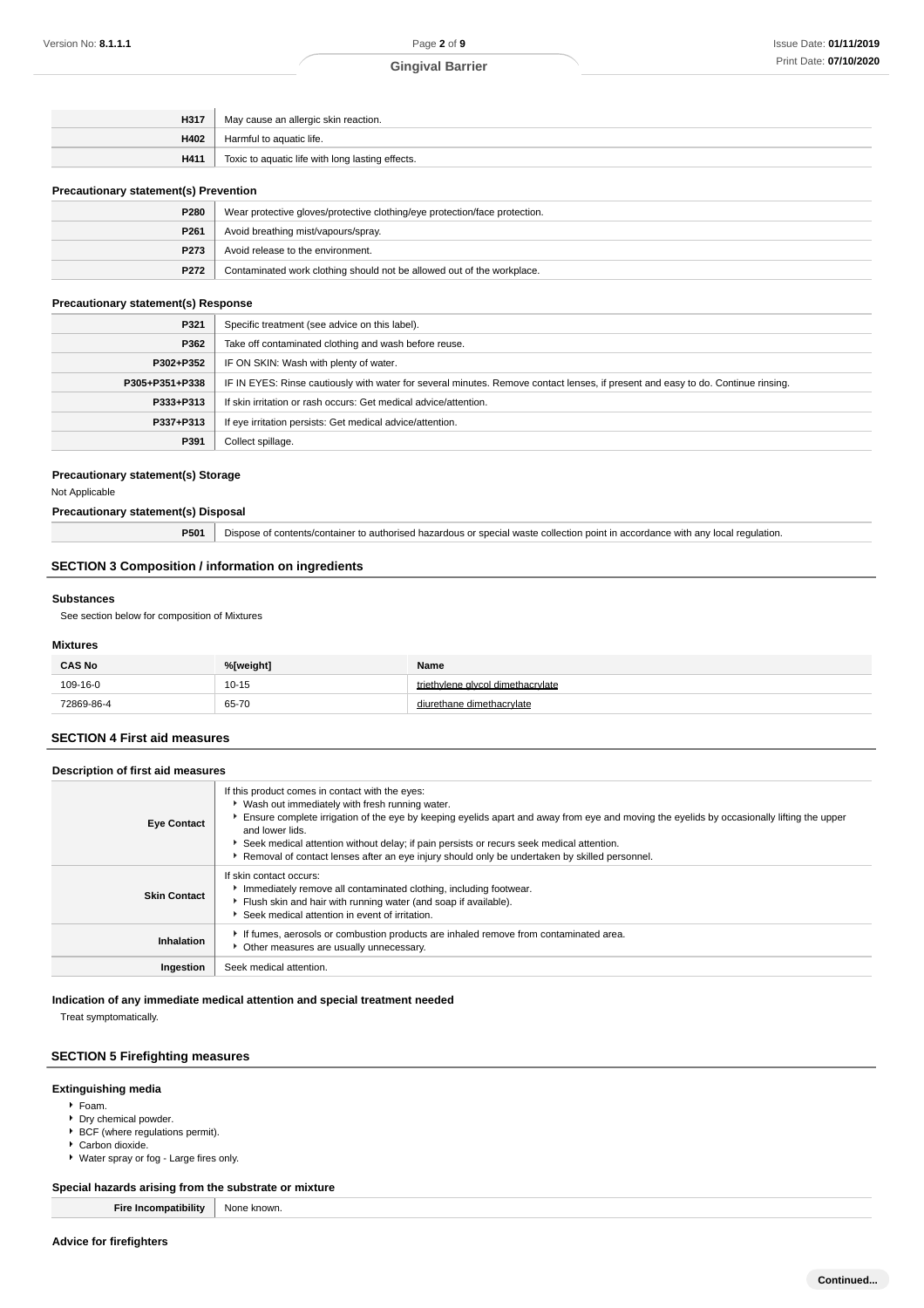| <b>Fire Fighting</b>         | Alert Fire Brigade and tell them location and nature of hazard.<br>▶ Wear breathing apparatus plus protective gloves in the event of a fire.<br>Prevent, by any means available, spillage from entering drains or water courses.<br>Use fire fighting procedures suitable for surrounding area.<br>DO NOT approach containers suspected to be hot.<br>Cool fire exposed containers with water spray from a protected location.<br>If safe to do so, remove containers from path of fire.<br>Equipment should be thoroughly decontaminated after use. |
|------------------------------|------------------------------------------------------------------------------------------------------------------------------------------------------------------------------------------------------------------------------------------------------------------------------------------------------------------------------------------------------------------------------------------------------------------------------------------------------------------------------------------------------------------------------------------------------|
| <b>Fire/Explosion Hazard</b> | The material is not readily combustible under normal conditions.<br>► However, it will break down under fire conditions and the organic component may burn.<br>Not considered to be a significant fire risk.<br>Heat may cause expansion or decomposition with violent rupture of containers.<br>► Decomposes on heating and may produce toxic fumes of carbon monoxide (CO).<br>May emit acrid smoke.<br>Other decomposition products include:<br>carbon dioxide (CO2)<br>May emit corrosive fumes.                                                 |
| <b>HAZCHEM</b>               | Not Applicable                                                                                                                                                                                                                                                                                                                                                                                                                                                                                                                                       |

# **SECTION 6 Accidental release measures**

### **Personal precautions, protective equipment and emergency procedures**

See section 8

# **Environmental precautions**

See section 12

### **Methods and material for containment and cleaning up**

| <b>Minor Spills</b> | • Clean up all spills immediately.<br>Avoid contact with skin and eyes.<br>Wear impervious gloves and safety goggles.<br>Trowel up/scrape up.<br>Place spilled material in clean, dry, sealed container.<br>Flush spill area with water.                                                                                                                                                                                                                                                                                                                                                                                                         |
|---------------------|--------------------------------------------------------------------------------------------------------------------------------------------------------------------------------------------------------------------------------------------------------------------------------------------------------------------------------------------------------------------------------------------------------------------------------------------------------------------------------------------------------------------------------------------------------------------------------------------------------------------------------------------------|
| <b>Major Spills</b> | Minor hazard.<br>Clear area of personnel.<br>Alert Fire Brigade and tell them location and nature of hazard.<br>► Control personal contact with the substance, by using protective equipment as required.<br>Prevent spillage from entering drains or water ways.<br>Contain spill with sand, earth or vermiculite.<br>Collect recoverable product into labelled containers for recycling.<br>Absorb remaining product with sand, earth or vermiculite and place in appropriate containers for disposal.<br>Wash area and prevent runoff into drains or waterways.<br>If contamination of drains or waterways occurs, advise emergency services. |

Personal Protective Equipment advice is contained in Section 8 of the SDS.

# **SECTION 7 Handling and storage**

#### **Precautions for safe handling Safe handling** Avoid all personal contact, including inhalation. Wear protective clothing when risk of exposure occurs. Use in a well-ventilated area. **P** Prevent concentration in hollows and sumps. **DO NOT** enter confined spaces until atmosphere has been checked. **DO NOT** allow material to contact humans, exposed food or food utensils. Avoid contact with incompatible materials. When handling, **DO NOT** eat, drink or smoke.  $\blacktriangleright$  Keep containers securely sealed when not in use. Avoid physical damage to containers. Always wash hands with soap and water after handling. Work clothes should be laundered separately. Launder contaminated clothing before re-use. Use good occupational work practice. Observe manufacturer's storage and handling recommendations contained within this SDS. Atmosphere should be regularly checked against established exposure standards to ensure safe working conditions are maintained.

### **Conditions for safe storage, including any incompatibilities**

**Other information** Store between 10 and 25 deg. C.

**Do not** store in direct sunlight.

| <b>DO NOT</b> repack. Use containers supplied by manufacturer only.<br>Suitable container<br>Check that containers are clearly labelled and free from leaks |                                     |
|-------------------------------------------------------------------------------------------------------------------------------------------------------------|-------------------------------------|
| Storage incompatibility                                                                                                                                     | Avoid storage with reducing agents. |

# **SECTION 8 Exposure controls / personal protection**

#### **Control parameters**

**Occupational Exposure Limits (OEL)**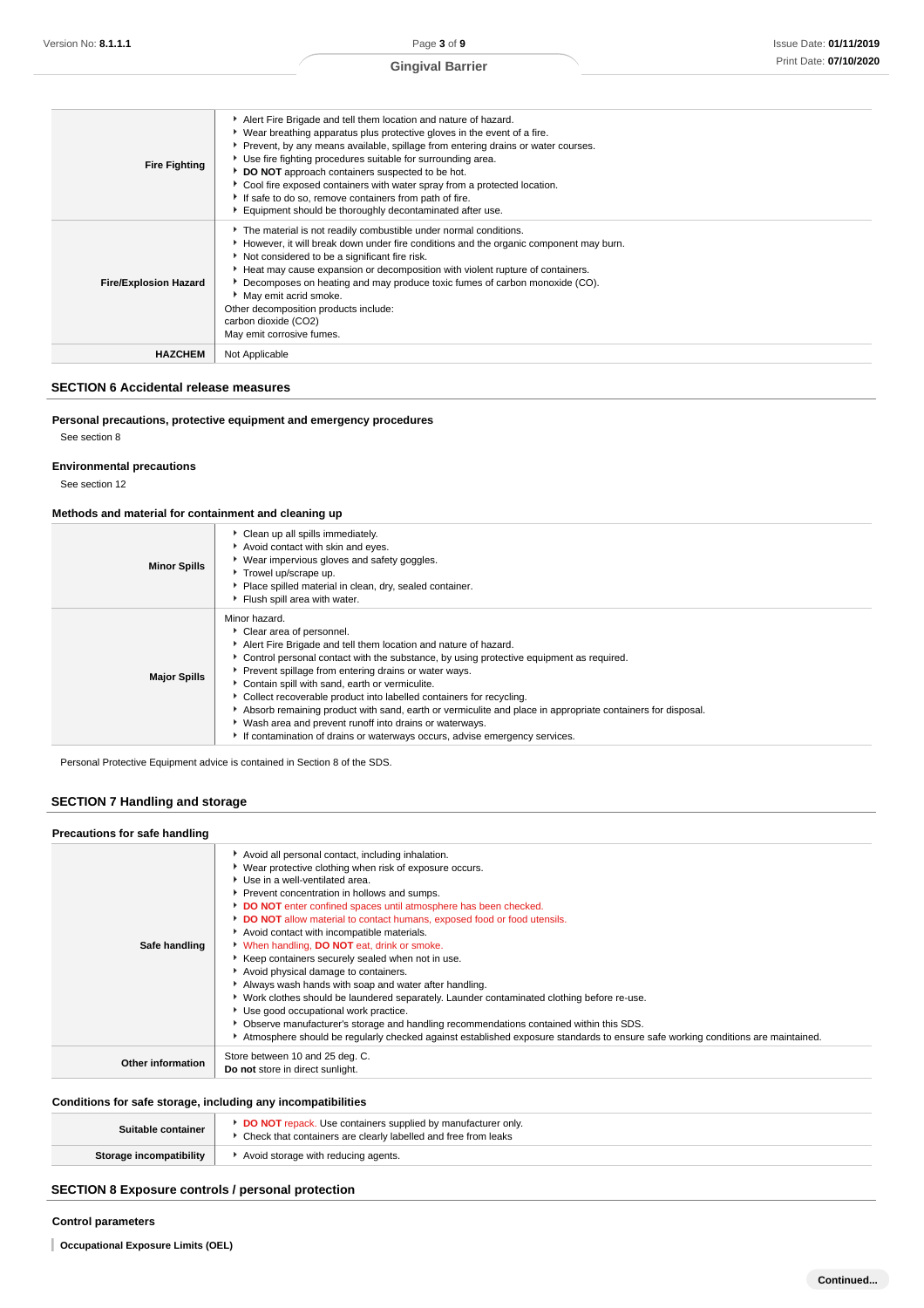# **INGREDIENT DATA**

Not Available

| <b>Emergency Limits</b>                                                                           |                                                                     |  |                    |             |             |
|---------------------------------------------------------------------------------------------------|---------------------------------------------------------------------|--|--------------------|-------------|-------------|
| Ingredient                                                                                        | <b>Material name</b>                                                |  | TEEL-1             | TEEL-2      | TEEL-3      |
| triethylene glycol dimethacrylate                                                                 | Methacrylic acid, diester with triethylene glycol; (Polyester TGM3) |  | 33 mg/m3           | 360 mg/m3   | 2,100 mg/m3 |
| diurethane dimethacrylate                                                                         | Diurethane dimethacrylate                                           |  | $120 \text{ mg/m}$ | 1,300 mg/m3 | 7,900 mg/m3 |
|                                                                                                   |                                                                     |  |                    |             |             |
| Ingredient                                                                                        | <b>Revised IDLH</b><br><b>Original IDLH</b>                         |  |                    |             |             |
| triethylene glycol dimethacrylate                                                                 | Not Available<br>Not Available                                      |  |                    |             |             |
| diurethane dimethacrylate                                                                         | Not Available<br>Not Available                                      |  |                    |             |             |
| <b>Occupational Exposure Banding</b>                                                              |                                                                     |  |                    |             |             |
| <b>Occupational Exposure Band Limit</b><br><b>Occupational Exposure Band Rating</b><br>Ingredient |                                                                     |  |                    |             |             |

| triethylene glycol dimethacrylate |                                                                                                                                                                                                                                                                                                                                                                          | $\leq 0.1$ ppm |  |
|-----------------------------------|--------------------------------------------------------------------------------------------------------------------------------------------------------------------------------------------------------------------------------------------------------------------------------------------------------------------------------------------------------------------------|----------------|--|
| diurethane dimethacrylate         |                                                                                                                                                                                                                                                                                                                                                                          | $\leq 0.1$ ppm |  |
| Notes:                            | Occupational exposure banding is a process of assigning chemicals into specific categories or bands based on a chemical's potency and the<br>adverse health outcomes associated with exposure. The output of this process is an occupational exposure band (OEB), which corresponds to a<br>range of exposure concentrations that are expected to protect worker health. |                |  |

# **MATERIAL DATA**

**Exposure controls**

| Appropriate engineering<br>controls | be highly effective in protecting workers and will typically be independent of worker interactions to provide this high level of protection.<br>The basic types of engineering controls are:<br>Process controls which involve changing the way a job activity or process is done to reduce the risk.<br>Enclosure and/or isolation of emission source which keeps a selected hazard "physically" away from the worker and ventilation that strategically<br>"adds" and "removes" air in the work environment. Ventilation can remove or dilute an air contaminant if designed properly. The design of a<br>ventilation system must match the particular process and chemical or contaminant in use.<br>Employers may need to use multiple types of controls to prevent employee overexposure.<br>General exhaust is adequate under normal operating conditions. Local exhaust ventilation may be required in specific circumstances. If risk of<br>overexposure exists, wear approved respirator. Correct fit is essential to obtain adequate protection. Provide adequate ventilation in warehouse<br>or closed storage areas. Air contaminants generated in the workplace possess varying "escape" velocities which, in turn, determine the "capture<br>velocities" of fresh circulating air required to effectively remove the contaminant.<br>Type of Contaminant:<br>Air Speed:<br>$0.25 - 0.5$ m/s<br>solvent, vapours, degreasing etc., evaporating from tank (in still air).<br>aerosols, fumes from pouring operations, intermittent container filling, low speed conveyer transfers, welding, spray<br>drift, plating acid fumes, pickling (released at low velocity into zone of active generation)<br>$f/min.$ )<br>direct spray, spray painting in shallow booths, drum filling, conveyer loading, crusher dusts, gas discharge (active<br>generation into zone of rapid air motion)<br>f/min.)<br>grinding, abrasive blasting, tumbling, high speed wheel generated dusts (released at high initial velocity into zone of<br>$2.5 - 10$ m/s<br>very high rapid air motion).<br>Within each range the appropriate value depends on:<br>Lower end of the range<br>Upper end of the range<br>1: Room air currents minimal or favourable to capture<br>1: Disturbing room air currents<br>2: Contaminants of low toxicity or of nuisance value only.<br>2: Contaminants of high toxicity<br>3: Intermittent, low production.<br>3: High production, heavy use<br>4: Small hood-local control only<br>4: Large hood or large air mass in motion<br>Simple theory shows that air velocity falls rapidly with distance away from the opening of a simple extraction pipe. Velocity generally decreases<br>with the square of distance from the extraction point (in simple cases). Therefore the air speed at the extraction point should be adjusted, |  | Engineering controls are used to remove a hazard or place a barrier between the worker and the hazard. Well-designed engineering controls can<br>(50-100 f/min)<br>0.5-1 m/s (100-200<br>1-2.5 m/s (200-500<br>(500-2000 f/min.) |  |
|-------------------------------------|----------------------------------------------------------------------------------------------------------------------------------------------------------------------------------------------------------------------------------------------------------------------------------------------------------------------------------------------------------------------------------------------------------------------------------------------------------------------------------------------------------------------------------------------------------------------------------------------------------------------------------------------------------------------------------------------------------------------------------------------------------------------------------------------------------------------------------------------------------------------------------------------------------------------------------------------------------------------------------------------------------------------------------------------------------------------------------------------------------------------------------------------------------------------------------------------------------------------------------------------------------------------------------------------------------------------------------------------------------------------------------------------------------------------------------------------------------------------------------------------------------------------------------------------------------------------------------------------------------------------------------------------------------------------------------------------------------------------------------------------------------------------------------------------------------------------------------------------------------------------------------------------------------------------------------------------------------------------------------------------------------------------------------------------------------------------------------------------------------------------------------------------------------------------------------------------------------------------------------------------------------------------------------------------------------------------------------------------------------------------------------------------------------------------------------------------------------------------------------------------------------------------------------------------------------------------------------------------------------------------------------------------------------------------------------------------------------------------------------------------------------------------------------------------------------------------------------------------------------------|--|----------------------------------------------------------------------------------------------------------------------------------------------------------------------------------------------------------------------------------|--|
|                                     | accordingly, after reference to distance from the contaminating source. The air velocity at the extraction fan, for example, should be a minimum of<br>1-2 m/s (200-400 f/min) for extraction of solvents generated in a tank 2 meters distant from the extraction point. Other mechanical considerations,<br>producing performance deficits within the extraction apparatus, make it essential that theoretical air velocities are multiplied by factors of 10 or<br>more when extraction systems are installed or used.                                                                                                                                                                                                                                                                                                                                                                                                                                                                                                                                                                                                                                                                                                                                                                                                                                                                                                                                                                                                                                                                                                                                                                                                                                                                                                                                                                                                                                                                                                                                                                                                                                                                                                                                                                                                                                                                                                                                                                                                                                                                                                                                                                                                                                                                                                                                      |  |                                                                                                                                                                                                                                  |  |
| <b>Personal protection</b>          |                                                                                                                                                                                                                                                                                                                                                                                                                                                                                                                                                                                                                                                                                                                                                                                                                                                                                                                                                                                                                                                                                                                                                                                                                                                                                                                                                                                                                                                                                                                                                                                                                                                                                                                                                                                                                                                                                                                                                                                                                                                                                                                                                                                                                                                                                                                                                                                                                                                                                                                                                                                                                                                                                                                                                                                                                                                                |  |                                                                                                                                                                                                                                  |  |
| Eye and face protection             | No special equipment for minor exposure i.e. when handling small quantities.<br>OTHERWISE:<br>Safety glasses with side shields.<br>Contact lenses may pose a special hazard; soft contact lenses may absorb and concentrate irritants. A written policy document, describing<br>the wearing of lenses or restrictions on use, should be created for each workplace or task. This should include a review of lens absorption<br>and adsorption for the class of chemicals in use and an account of injury experience. Medical and first-aid personnel should be trained in<br>their removal and suitable equipment should be readily available. In the event of chemical exposure, begin eye irrigation immediately and<br>remove contact lens as soon as practicable. Lens should be removed at the first signs of eye redness or irritation - lens should be removed in<br>a clean environment only after workers have washed hands thoroughly. [CDC NIOSH Current Intelligence Bulletin 59], [AS/NZS 1336 or<br>national equivalent]                                                                                                                                                                                                                                                                                                                                                                                                                                                                                                                                                                                                                                                                                                                                                                                                                                                                                                                                                                                                                                                                                                                                                                                                                                                                                                                                                                                                                                                                                                                                                                                                                                                                                                                                                                                                                         |  |                                                                                                                                                                                                                                  |  |
| <b>Skin protection</b>              | See Hand protection below                                                                                                                                                                                                                                                                                                                                                                                                                                                                                                                                                                                                                                                                                                                                                                                                                                                                                                                                                                                                                                                                                                                                                                                                                                                                                                                                                                                                                                                                                                                                                                                                                                                                                                                                                                                                                                                                                                                                                                                                                                                                                                                                                                                                                                                                                                                                                                                                                                                                                                                                                                                                                                                                                                                                                                                                                                      |  |                                                                                                                                                                                                                                  |  |
|                                     |                                                                                                                                                                                                                                                                                                                                                                                                                                                                                                                                                                                                                                                                                                                                                                                                                                                                                                                                                                                                                                                                                                                                                                                                                                                                                                                                                                                                                                                                                                                                                                                                                                                                                                                                                                                                                                                                                                                                                                                                                                                                                                                                                                                                                                                                                                                                                                                                                                                                                                                                                                                                                                                                                                                                                                                                                                                                |  |                                                                                                                                                                                                                                  |  |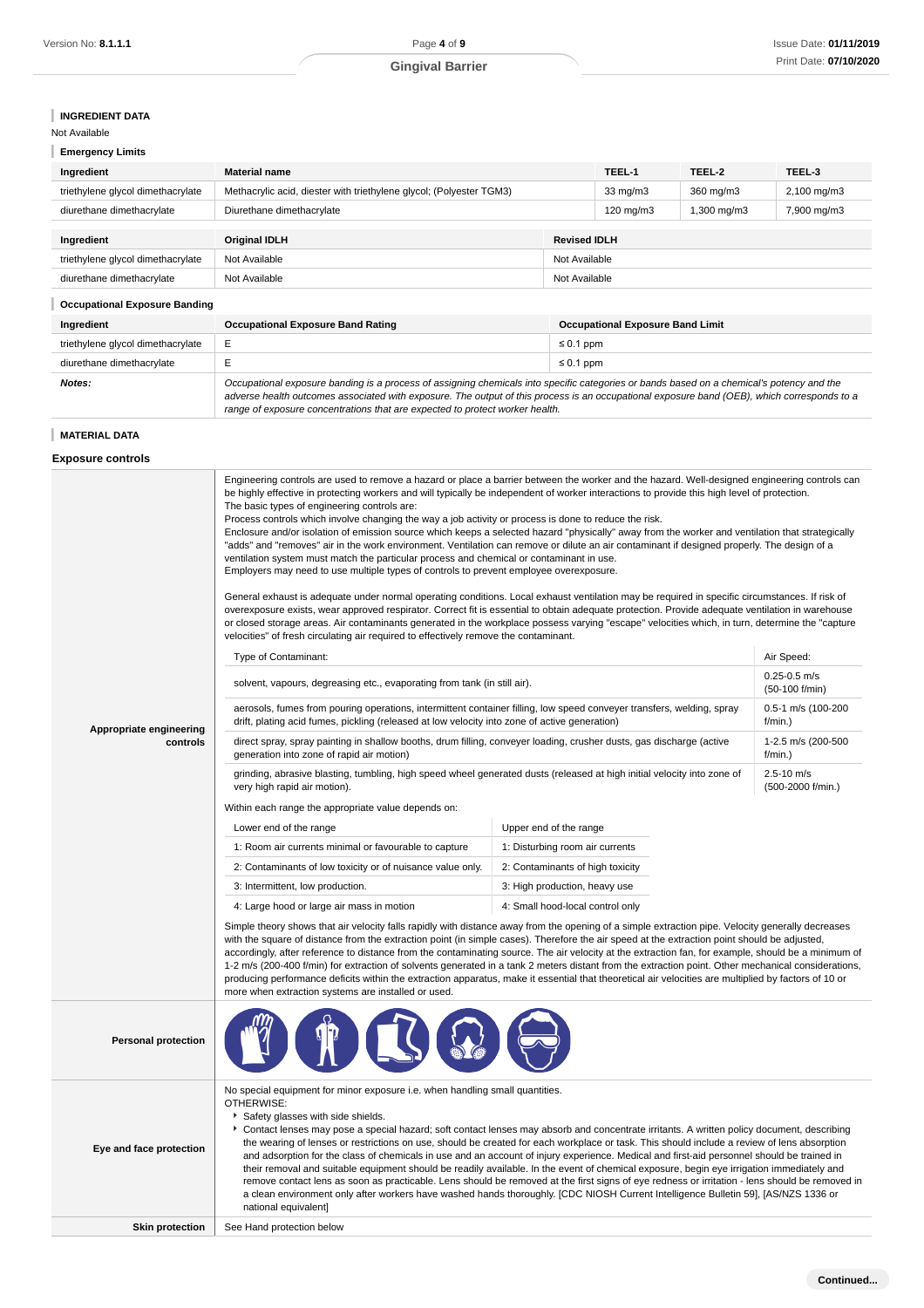| Hands/feet protection                                                                                                                                    | ▶ Wear chemical protective gloves, e.g. PVC.<br>▶ Wear safety footwear or safety gumboots, e.g. Rubber<br>▶ Rubber Gloves |  |
|----------------------------------------------------------------------------------------------------------------------------------------------------------|---------------------------------------------------------------------------------------------------------------------------|--|
| <b>Body protection</b>                                                                                                                                   | See Other protection below                                                                                                |  |
| No special equipment needed when handling small quantities.<br><b>OTHERWISE:</b><br>Other protection<br>• Overalls.<br>▶ Barrier cream.<br>Eyewash unit. |                                                                                                                           |  |

#### **Respiratory protection**

Type A Filter of sufficient capacity. (AS/NZS 1716 & 1715, EN 143:2000 & 149:2001, ANSI Z88 or national equivalent)

Selection of the Class and Type of respirator will depend upon the level of breathing zone contaminant and the chemical nature of the contaminant. Protection Factors (defined as the ratio of contaminant outside and inside the mask) may also be important.

| Required minimum protection factor | Maximum gas/vapour concentration present in air p.p.m. (by volume) | <b>Half-face Respirator</b> | <b>Full-Face Respirator</b> |
|------------------------------------|--------------------------------------------------------------------|-----------------------------|-----------------------------|
| up to 10                           | 1000                                                               | A-AUS / Class1              |                             |
| up to 50                           | 1000                                                               |                             | A-AUS / Class 1             |
| up to 50                           | 5000                                                               | Airline                     | -                           |
| up to 100                          | 5000                                                               |                             | $A-2$                       |
| up to 100                          | 10000                                                              |                             | $A-3$                       |
| $100+$                             |                                                                    |                             | Airline**                   |

\* - Continuous Flow \*\* - Continuous-flow or positive pressure demand

A(All classes) = Organic vapours, B AUS or B1 = Acid gasses, B2 = Acid gas or hydrogen cyanide(HCN), B3 = Acid gas or hydrogen cyanide(HCN), E = Sulfur dioxide(SO2), G = Agricultural chemicals, K = Ammonia(NH3), Hg = Mercury, NO = Oxides of nitrogen, MB = Methyl bromide, AX = Low boiling point organic compounds(below 65 degC)

# **SECTION 9 Physical and chemical properties**

# **Information on basic physical and chemical properties**

| Appearance                                      | Blue coloured viscous/ flowable paste with ester-like odour. |                                                   |                |  |
|-------------------------------------------------|--------------------------------------------------------------|---------------------------------------------------|----------------|--|
|                                                 |                                                              |                                                   |                |  |
| <b>Physical state</b>                           | Free-flowing Paste                                           | Relative density (Water = $1$ )                   | Not Available  |  |
| Odour                                           | Not Available                                                | <b>Partition coefficient n-octanol</b><br>/ water | Not Available  |  |
| <b>Odour threshold</b>                          | Not Available                                                | Auto-ignition temperature (°C)                    | Not Available  |  |
| pH (as supplied)                                | Not Available                                                | <b>Decomposition temperature</b>                  | Not Available  |  |
| Melting point / freezing point<br>(°C)          | Not Available                                                | Viscosity (cSt)                                   | Not Available  |  |
| Initial boiling point and boiling<br>range (°C) | Not Available                                                | Molecular weight (g/mol)                          | Not Applicable |  |
| Flash point (°C)                                | Not Available                                                | <b>Taste</b>                                      | Not Available  |  |
| <b>Evaporation rate</b>                         | Not Available                                                | <b>Explosive properties</b>                       | Not Available  |  |
| Flammability                                    | Not Available                                                | <b>Oxidising properties</b>                       | Not Available  |  |
| Upper Explosive Limit (%)                       | Not Available                                                | Surface Tension (dyn/cm or<br>$mN/m$ )            | Not Available  |  |
| Lower Explosive Limit (%)                       | Not Available                                                | <b>Volatile Component (%vol)</b>                  | Not Available  |  |
| Vapour pressure (kPa)                           | Not Available                                                | Gas group                                         | Not Available  |  |
| Solubility in water                             | Not Available                                                | pH as a solution (1%)                             | Not Available  |  |
| Vapour density (Air = 1)                        | Not Available                                                | VOC g/L                                           | Not Available  |  |

# **SECTION 10 Stability and reactivity**

| Reactivity                                 | See section 7                                                             |  |
|--------------------------------------------|---------------------------------------------------------------------------|--|
| <b>Chemical stability</b>                  | Product is considered stable and hazardous polymerisation will not occur. |  |
| Possibility of hazardous<br>reactions      | See section 7                                                             |  |
| <b>Conditions to avoid</b>                 | See section 7                                                             |  |
| Incompatible materials                     | See section 7                                                             |  |
| <b>Hazardous decomposition</b><br>products | See section 5                                                             |  |

# **SECTION 11 Toxicological information**

|  | Information on toxicological effects |  |
|--|--------------------------------------|--|
|  |                                      |  |

**Inhaled**

The material is not thought to produce adverse health effects or irritation of the respiratory tract (as classified by EC Directives using animal models). Nevertheless, good hygiene practice requires that exposure be kept to a minimum and that suitable control measures be used in an occupational setting.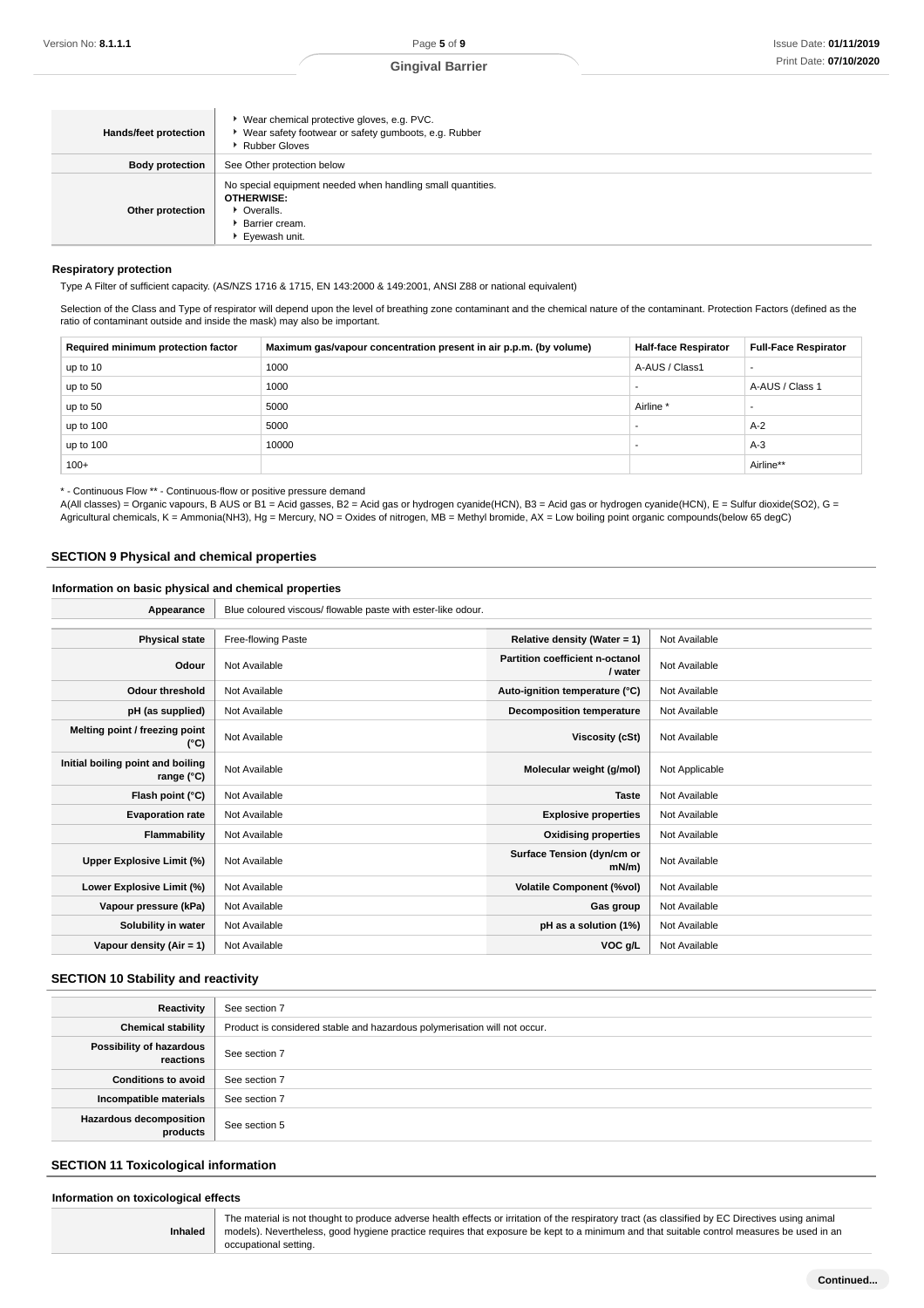| Ingestion           | The material has NOT been classified by EC Directives or other classification systems as "harmful by ingestion". This is because of the lack of<br>corroborating animal or human evidence. The material may still be damaging to the health of the individual, following ingestion, especially where<br>pre-existing organ (e.g liver, kidney) damage is evident. Present definitions of harmful or toxic substances are generally based on doses<br>producing mortality rather than those producing morbidity (disease, ill-health). Gastrointestinal tract discomfort may produce nausea and<br>vomiting. In an occupational setting however, ingestion of insignificant quantities is not thought to be cause for concern.                                                                                                                                                                         |
|---------------------|-------------------------------------------------------------------------------------------------------------------------------------------------------------------------------------------------------------------------------------------------------------------------------------------------------------------------------------------------------------------------------------------------------------------------------------------------------------------------------------------------------------------------------------------------------------------------------------------------------------------------------------------------------------------------------------------------------------------------------------------------------------------------------------------------------------------------------------------------------------------------------------------------------|
| <b>Skin Contact</b> | Limited evidence exists, or practical experience predicts, that the material either produces inflammation of the skin in a substantial number of<br>individuals following direct contact, and/or produces significant inflammation when applied to the healthy intact skin of animals, for up to four<br>hours, such inflammation being present twenty-four hours or more after the end of the exposure period. Skin irritation may also be present after<br>prolonged or repeated exposure; this may result in a form of contact dermatitis (nonallergic). The dermatitis is often characterised by skin<br>redness (erythema) and swelling (oedema) which may progress to blistering (vesiculation), scaling and thickening of the epidermis. At the<br>microscopic level there may be intercellular oedema of the spongy layer of the skin (spongiosis) and intracellular oedema of the epidermis. |
| Eye                 | Limited evidence exists, or practical experience suggests, that the material may cause eye irritation in a substantial number of individuals and/or<br>is expected to produce significant ocular lesions which are present twenty-four hours or more after instillation into the eye(s) of experimental<br>animals. Repeated or prolonged eye contact may cause inflammation characterised by temporary redness (similar to windburn) of the conjunctiva<br>(conjunctivitis); temporary impairment of vision and/or other transient eye damage/ulceration may occur.                                                                                                                                                                                                                                                                                                                                  |
| <b>Chronic</b>      | There exists limited evidence that shows that skin contact with the material is capable either of inducing a sensitisation reaction in a significant<br>number of individuals, and/or of producing positive response in experimental animals.                                                                                                                                                                                                                                                                                                                                                                                                                                                                                                                                                                                                                                                         |
|                     |                                                                                                                                                                                                                                                                                                                                                                                                                                                                                                                                                                                                                                                                                                                                                                                                                                                                                                       |

| <b>Gingival Barrier</b>              | <b>TOXICITY</b>                                                                                                                                                                                                                 | <b>IRRITATION</b>                                    |
|--------------------------------------|---------------------------------------------------------------------------------------------------------------------------------------------------------------------------------------------------------------------------------|------------------------------------------------------|
|                                      | Not Available                                                                                                                                                                                                                   | Not Available                                        |
|                                      | <b>TOXICITY</b>                                                                                                                                                                                                                 | <b>IRRITATION</b>                                    |
| triethylene glycol<br>dimethacrylate | Oral (mouse) LD50: 10750 mg/kg <sup>[2]</sup>                                                                                                                                                                                   | Eye: no adverse effect observed (not irritating)[1]  |
|                                      | Oral (rat) LD50: 10837 mg/kg <sup>[2]</sup>                                                                                                                                                                                     | Skin: no adverse effect observed (not irritating)[1] |
| diurethane dimethacrylate            | <b>TOXICITY</b>                                                                                                                                                                                                                 | <b>IRRITATION</b>                                    |
|                                      | Not Available                                                                                                                                                                                                                   | Eye: no adverse effect observed (not irritating)[1]  |
|                                      |                                                                                                                                                                                                                                 | Skin: no adverse effect observed (not irritating)[1] |
| Legend:                              | 1. Value obtained from Europe ECHA Registered Substances - Acute toxicity 2.* Value obtained from manufacturer's SDS. Unless otherwise<br>specified data extracted from RTECS - Register of Toxic Effect of chemical Substances |                                                      |

\* Possible carcinogen; possible sensitizer; possible irreversible effects \* Polysciences MSDS The skin sensitising potential of the test substance was investigated in a Local Lymph Node Assay (LLNA) in mice according to OECD Guideline 429 and in compliance with GLP (Vogel, 2009). The highest technically achievable test substance concentration was 50% (w/w) in dimethylformamide. To determine the highest non-irritant test concentration, a pre-test was performed in two animals. Two mice were treated with concentrations of 25 and 50% each on three consecutive days. No signs of irritation or systemic toxicity were observed at the tested concentrations. In the main study, four female CBA/CaOlaHsd mice per test group were treated with the test substance at concentrations of 10, 25 and 50% (w/w) in dimethylformamide or with vehicle alone for three consecutive days by open application on the ears (25 µL/ear). Three days after the last exposure, all animals were injected with 3H-methyl thymidine and approximately after five hours the draining (auricular) lymph nodes were excised and pooled for each test group. After precipitating the DNA of the lymph node cells, radioactivity measurements were performed. Treatment with test substance concentrations of 10, 25 and 50% (w/w) in dimethylformamide resulted in DPM values per lymph node of 1266.3, 1363.5 and 3562.1, respectively. The SI values calculated for the substance concentrations 10, 25 and 50% were 1.58, 1.70 and 4.44, respectively. The EC3 value was calculated to be 36.9%. Based on the results, the test substance was regarded as a skin sensitizer under the conditions of the test. Repeat Dose Toxicity: NOAEL = 100 mg/kg bw/day for males NOAEL = 300 mg/kg bw/day for females The lowest observed adverse effect level (LOAEL) in male animals is 300 mg/kg bw/day. According to Annex I of Regulation (EC) No 1272/2008 classification as STOT RE Category 2 is applicable, when significant toxic effects observed in a 90-day repeated-dose study conducted in experimental animals are seen to occur within the guidance value ranges of  $10 < C =$ 100 mg/kg bw/day. These guidance values can be used as a basis to extrapolate equivalent guidance values for toxicity studies of greater or lesser duration, using dose/exposure time extrapolation similar to Habers rule for inhalation, which states essentially that the effective dose is directly proportional to the exposure concentration and the duration of exposure. The assessment shall be done on a case-by- case basis; for a 28-day study the guidance value is increased by a factor of three. The available repeated dose toxicity study was conducted in combination with the reproductive/developmental toxicity screening test. Male animals were exposed to the test substance for 56 days. Thus, the guidance value is increased by a factor of 1.6 leading to a guidance value range of 16 < C = 160 mg/kg bw/day for a classification as STOT RE Category 2. The LOAEL of 300 mg/kg/bw/day in the present study is above the guidance value for a classification with regard to repeated exposure. Thus, the available data on oral repeated dose toxicity do not meet the criteria for classification according to Regulation (EC) No 1272/2008, and is therefore conclusive but not sufficient for classification. Genetic toxicity: The available data on genetic toxicity are not sufficient for classification according to Regulation (EC) No 1272/2008. Gene mutation in bacteria A bacterial gene mutation assay with the test substance was performed in accordance with OECD Guideline 471 and in compliance with GLP (Paulus, 2009). In two independent experiments, the Salmonella typhimurium strains TA 97a, TA 98, TA 100, TA 102 and TA 1535 were exposed to the test substance dissolved in DMSO using either the preincubation or the plate incorporation method. Test substance concentrations of 50, 150, 500, 1501 and 5004 µg/plate were selected for the plate incorporation test with and without metabolic activation. In the second experiment, 312, 624, 1247, 2493 and 4986 µg/plate were selected for the preincubation method with and without metabolic activation. No signs of cytotoxicity were observed up to and including the limit concentration. Up to 5000 µg/plate, the test substance did not induce an increase in the mutation frequency of the tester strains in the presence and absence of a metabolic activation system. The determined vehicle values for the spontaneous revertants of the controls and all positive control values were within the range of historical data. Under the conditions of this experiment, the test substance did not show mutagenicity in the selected S. typhimurium strains in the presence and absence of metabolic activation. In vitro cytogenicity An in vitro micronucleus assay was performed with the test substance (Schweikl, 2001). In two independent experiments, Chinese hamster lung fibroblasts were exposed to the test substance dissolved in DMSO at concentrations of 11.75, 23.5, 35.25 µq/mL for 24 h in the absence of metabolic activation. Cytotoxicity of the test substance was observed and the TC50 value was assessed to be 24 µg/mL. At cytotoxic concentration levels of the test substance (= 24 µg/mL) the numbers of micronuclei were slightly increased in the absence of metabolic activation. Ethyl methanesulphonate was used as positive control and produced a distinct increase in micronuclei frequency indicating that the test conditions were adequate. Under the conditions of this experiment, the potential of the test substance to induce micronuclei is equivocal. In vitro mutagenicity in mammalian cells An in vitro HPRT assay was performed with the test substance (Schweikl, 1998). In three replicate cultures Chinese hamster lung fibroblasts were exposed to the test substance dissolved in DMSO at concentrations of 11.75, 23.5, 35.25 µg/mL for 24 h in the absence of metabolic activation. Cytotoxicity of the test substance was observed at concentrations = 23.5 µg/mL. No mutagenic activity of UDMA was detected. Ethyl methanesulphonate was used as positive control and produced a distinct increase in mutant frequency indicating that the test conditions were adequate. Thus, under the conditions of this experiment, the test substance did not show mutagenicity in V79 cells without metabolic activation. Due to the positive result in the in vitro micronucleus test without metabolic activation at cytotoxic concentrations a micronucleus test in vivo should be conducted to conclude on genotoxic potential of the test substance. Reproductive toxicity: The available data on toxicity to reproduction do not meet the criteria for

**DIURETHANE DIMETHACRYLATE**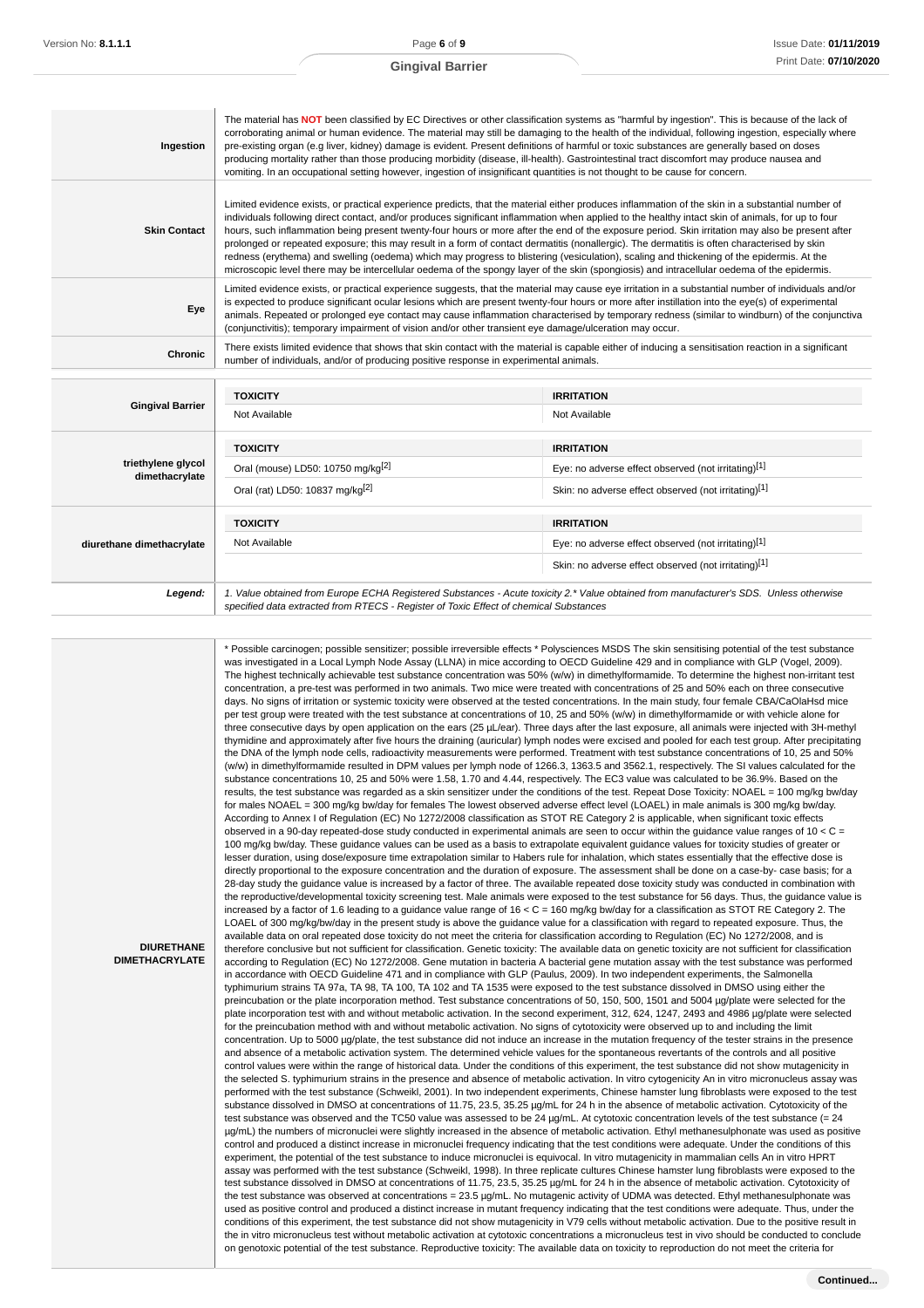|                                                                                                        | classification according to Regulation (EC) 1272/2008, and are therefore conclusive but not sufficient for classification. reproductive toxicity:<br>NOAEL >= 1000 mg/kg bw/day for males and females of the parental generation systemic toxicity: NOAEL = 100 mg/kg bw/day for males and<br>300 mg/kg bw/day for females of the parental generation A reliable sub-acute study regarding reproductive/developmental toxicity is available for<br>the test substance. The potential reproductive or developmental toxicity of the test substance was assessed in a sub-acute combined repeated<br>dose toxicity study with the reproductive/developmental toxicity screening test in Hsd.Han: Wistar rats performed according to OECD Guideline<br>422 and in compliance with GLP. Three groups of 12 male and 12 female rats received the test substance in polyethylene glycol as vehicle at<br>doses of 100, 300 or 600 mg/kg bw/day orally via gavage at concentrations of 0, 25, 75 and 150 mg/mL corresponding to a 4 mL/kg bw dosing<br>volume. A control group of 12 animals/sex received the vehicle only. In addition, 5 animals/sex were added to the control and high dose group to<br>assess the reversibility of any effects observed at the high dose level (recovery group). All animals of the parental generation were dosed prior to<br>mating (14 days) and throughout mating. In addition, males received the test item or vehicle after mating up to the day before necropsy<br>(altogether for 56 days). Females were additionally exposed through the gestation period and up to lactation days 13 - 21, i.e. up to the day<br>before necropsy (altogether for 56, 57 or 64 days). Observations included mortality, clinical signs, body weight, food consumption, mating,<br>pregnancy and delivery process, lactation as well as development of offspring. The dams were allowed to litter, and rear their offspring up to day<br>13 post-partum. Litters were weighed and offspring were observed for possible abnormalities and were euthanized on post-natal day 13 or shortly<br>thereafter. Blood samples were collected for determination of serum levels of thyroid hormones (T4) from all pups per litter at termination on<br>post-natal day 13. No adverse effect on mortality, clinical signs, body weight or necropsy findings were detected in the offspring terminated as<br>scheduled. Thyroid homone levels (T4) in pups on post-natal day 13 were not affected. The anogenital distance (male and female) or nipple<br>retention (male) was not affected due to treatment with the test substance. For the parental animals pale livers and histopathological changes in<br>the liver (hepatic lipidosis) were observed at 300 mg/kg bw/day for males and 1000 mg/kg bw/day for females. Thus, under the conditions of this<br>study, the NOAEL of the test substance for systemic toxicity of the parental generation following oral administration via gavage for 56 days is 100<br>mg/kg bw/day in male Wistar rats. The corresponding NOAEL in female Wistar rats following oral administration via gavage for 56, 57 or 64 days<br>is 300 mg/kg bw/day. The corresponding NOAEL for the offspring is 1000 mg/kg bw/day. * REACh Dossier<br>UV (ultraviolet)/ EB (electron beam) acrylates are generally of low toxicity<br>UV/EB acrylates are divided into two groups; "stenomeric" and "eurymeric" acrylates.<br>The first group consists of well-defined acrylates which can be described by a simple idealised chemical; they are low molecular weight species<br>with a very narrow weight distribution profile.<br>The eurymeric acrylates cannot be described by an idealised structure and may differ fundamentally between various suppliers; they are of<br>relatively high molecular weigh and possess a wide weight distribution.<br>Stenomeric acrylates are usually more hazardous than the eurymeric substances. Stenomeric acrylates are also well defined which allows<br>comparison and exchange of toxicity data - this allows more accurate classification.<br>The stenomerics cannot be classified as a group; they exhibit substantial variation.<br>Based on the available oncogenicity data and without a better understanding of the carcinogenic mechanism the Health and Environmental<br>Review Division (HERD), Office of Toxic Substances (OTS), of the US EPA previously concluded that all chemicals that contain the acrylate or<br>methacrylate moiety (CH2=CHCOO or CH2=C(CH3)COO) should be considered to be a carcinogenic hazard unless shown otherwise by<br>adequate testing.<br>This position has now been revised and acrylates and methacrylates are no longer de facto carcinogens.<br>Where no "official" classification for acrylates and methacrylates exists, there has been cautious attempts to create classifications in the absence<br>of contrary evidence. For example<br>Monalkyl or monoarylesters of acrylic acids should be classified as R36/37/38 and R51/53<br>Monoalkyl or monoaryl esters of methacrylic acid should be classified as R36/37/38 |                                 |   |
|--------------------------------------------------------------------------------------------------------|-----------------------------------------------------------------------------------------------------------------------------------------------------------------------------------------------------------------------------------------------------------------------------------------------------------------------------------------------------------------------------------------------------------------------------------------------------------------------------------------------------------------------------------------------------------------------------------------------------------------------------------------------------------------------------------------------------------------------------------------------------------------------------------------------------------------------------------------------------------------------------------------------------------------------------------------------------------------------------------------------------------------------------------------------------------------------------------------------------------------------------------------------------------------------------------------------------------------------------------------------------------------------------------------------------------------------------------------------------------------------------------------------------------------------------------------------------------------------------------------------------------------------------------------------------------------------------------------------------------------------------------------------------------------------------------------------------------------------------------------------------------------------------------------------------------------------------------------------------------------------------------------------------------------------------------------------------------------------------------------------------------------------------------------------------------------------------------------------------------------------------------------------------------------------------------------------------------------------------------------------------------------------------------------------------------------------------------------------------------------------------------------------------------------------------------------------------------------------------------------------------------------------------------------------------------------------------------------------------------------------------------------------------------------------------------------------------------------------------------------------------------------------------------------------------------------------------------------------------------------------------------------------------------------------------------------------------------------------------------------------------------------------------------------------------------------------------------------------------------------------------------------------------------------------------------------------------------------------------------------------------------------------------------------------------------------------------------------------------------------------------------------------------------------------------------------------------------------------------------------------------------------------------------------------------------------------------------------------------------------------------------------------------------------------------------------------------------------------------------------------------------------------------------------------------------------------------------------------------------------------------------------------------------------------------------------------------------------------------------------------------------------------------------------------------------------------------------------------------------------------------------------------------------------------------------------------------------------------------------------------------------------------------------------------------------------------------------------------------------------------------------------------------------------------------------------------------------------------------------------------------------------------------------------------------------------------------------------------------------------------------------------------------------------------------------------------------------------------------------------------------------------------------------------------------------------------------------------------------------------------------------------------------------------------------------------------------------------------------------------------------------------------------------------------------------------------------------------------------------------------------------------------------------------|---------------------------------|---|
| <b>TRIETHYLENE GLYCOL</b><br><b>DIMETHACRYLATE &amp;</b><br><b>DIURETHANE</b><br><b>DIMETHACRYLATE</b> | The following information refers to contact allergens as a group and may not be specific to this product.<br>Contact allergies quickly manifest themselves as contact eczema, more rarely as urticaria or Quincke's oedema. The pathogenesis of contact<br>eczema involves a cell-mediated (T lymphocytes) immune reaction of the delayed type. Other allergic skin reactions, e.g. contact urticaria,<br>involve antibody-mediated immune reactions. The significance of the contact allergen is not simply determined by its sensitisation potential: the<br>distribution of the substance and the opportunities for contact with it are equally important. A weakly sensitising substance which is widely<br>distributed can be a more important allergen than one with stronger sensitising potential with which few individuals come into contact. From a<br>clinical point of view, substances are noteworthy if they produce an allergic test reaction in more than 1% of the persons tested.<br>Asthma-like symptoms may continue for months or even years after exposure to the material ceases. This may be due to a non-allergenic<br>condition known as reactive airways dysfunction syndrome (RADS) which can occur following exposure to high levels of highly irritating<br>compound. Key criteria for the diagnosis of RADS include the absence of preceding respiratory disease, in a non-atopic individual, with abrupt<br>onset of persistent asthma-like symptoms within minutes to hours of a documented exposure to the irritant. A reversible airflow pattern, on<br>spirometry, with the presence of moderate to severe bronchial hyperreactivity on methacholine challenge testing and the lack of minimal<br>lymphocytic inflammation, without eosinophilia, have also been included in the criteria for diagnosis of RADS. RADS (or asthma) following an<br>irritating inhalation is an infrequent disorder with rates related to the concentration of and duration of exposure to the irritating substance.<br>Industrial bronchitis, on the other hand, is a disorder that occurs as result of exposure due to high concentrations of irritating substance (often<br>particulate in nature) and is completely reversible after exposure ceases. The disorder is characterised by dyspnea, cough and mucus<br>production.                                                                                                                                                                                                                                                                                                                                                                                                                                                                                                                                                                                                                                                                                                                                                                                                                                                                                                                                                                                                                                                                                                                                                                                                                                                                                                                                                                                                                                                                                                                                                                                                                                                                                                                                                                                                                                                                                                                                                                                                                                                                                                                                                                                                                                                                                                                                                                                                                                                                                                                                                                                                                                                                                                                                                                                                           |                                 |   |
| <b>DIURETHANE</b><br><b>DIMETHACRYLATE</b>                                                             | Combined repeated dose toxicity study with the reproduction/developmental toxicity screening test, oral (OECD 422), rat:                                                                                                                                                                                                                                                                                                                                                                                                                                                                                                                                                                                                                                                                                                                                                                                                                                                                                                                                                                                                                                                                                                                                                                                                                                                                                                                                                                                                                                                                                                                                                                                                                                                                                                                                                                                                                                                                                                                                                                                                                                                                                                                                                                                                                                                                                                                                                                                                                                                                                                                                                                                                                                                                                                                                                                                                                                                                                                                                                                                                                                                                                                                                                                                                                                                                                                                                                                                                                                                                                                                                                                                                                                                                                                                                                                                                                                                                                                                                                                                                                                                                                                                                                                                                                                                                                                                                                                                                                                                                                                                                                                                                                                                                                                                                                                                                                                                                                                                                                                                                                                        |                                 |   |
| <b>Acute Toxicity</b>                                                                                  | ×                                                                                                                                                                                                                                                                                                                                                                                                                                                                                                                                                                                                                                                                                                                                                                                                                                                                                                                                                                                                                                                                                                                                                                                                                                                                                                                                                                                                                                                                                                                                                                                                                                                                                                                                                                                                                                                                                                                                                                                                                                                                                                                                                                                                                                                                                                                                                                                                                                                                                                                                                                                                                                                                                                                                                                                                                                                                                                                                                                                                                                                                                                                                                                                                                                                                                                                                                                                                                                                                                                                                                                                                                                                                                                                                                                                                                                                                                                                                                                                                                                                                                                                                                                                                                                                                                                                                                                                                                                                                                                                                                                                                                                                                                                                                                                                                                                                                                                                                                                                                                                                                                                                                                               | Carcinogenicity                 | × |
| <b>Skin Irritation/Corrosion</b>                                                                       | ✔                                                                                                                                                                                                                                                                                                                                                                                                                                                                                                                                                                                                                                                                                                                                                                                                                                                                                                                                                                                                                                                                                                                                                                                                                                                                                                                                                                                                                                                                                                                                                                                                                                                                                                                                                                                                                                                                                                                                                                                                                                                                                                                                                                                                                                                                                                                                                                                                                                                                                                                                                                                                                                                                                                                                                                                                                                                                                                                                                                                                                                                                                                                                                                                                                                                                                                                                                                                                                                                                                                                                                                                                                                                                                                                                                                                                                                                                                                                                                                                                                                                                                                                                                                                                                                                                                                                                                                                                                                                                                                                                                                                                                                                                                                                                                                                                                                                                                                                                                                                                                                                                                                                                                               | <b>Reproductivity</b>           | × |
| <b>Serious Eye Damage/Irritation</b>                                                                   | ✔                                                                                                                                                                                                                                                                                                                                                                                                                                                                                                                                                                                                                                                                                                                                                                                                                                                                                                                                                                                                                                                                                                                                                                                                                                                                                                                                                                                                                                                                                                                                                                                                                                                                                                                                                                                                                                                                                                                                                                                                                                                                                                                                                                                                                                                                                                                                                                                                                                                                                                                                                                                                                                                                                                                                                                                                                                                                                                                                                                                                                                                                                                                                                                                                                                                                                                                                                                                                                                                                                                                                                                                                                                                                                                                                                                                                                                                                                                                                                                                                                                                                                                                                                                                                                                                                                                                                                                                                                                                                                                                                                                                                                                                                                                                                                                                                                                                                                                                                                                                                                                                                                                                                                               | <b>STOT - Single Exposure</b>   | × |
| <b>Respiratory or Skin</b><br>sensitisation                                                            | ✔                                                                                                                                                                                                                                                                                                                                                                                                                                                                                                                                                                                                                                                                                                                                                                                                                                                                                                                                                                                                                                                                                                                                                                                                                                                                                                                                                                                                                                                                                                                                                                                                                                                                                                                                                                                                                                                                                                                                                                                                                                                                                                                                                                                                                                                                                                                                                                                                                                                                                                                                                                                                                                                                                                                                                                                                                                                                                                                                                                                                                                                                                                                                                                                                                                                                                                                                                                                                                                                                                                                                                                                                                                                                                                                                                                                                                                                                                                                                                                                                                                                                                                                                                                                                                                                                                                                                                                                                                                                                                                                                                                                                                                                                                                                                                                                                                                                                                                                                                                                                                                                                                                                                                               | <b>STOT - Repeated Exposure</b> | × |
| <b>Mutagenicity</b>                                                                                    | ×                                                                                                                                                                                                                                                                                                                                                                                                                                                                                                                                                                                                                                                                                                                                                                                                                                                                                                                                                                                                                                                                                                                                                                                                                                                                                                                                                                                                                                                                                                                                                                                                                                                                                                                                                                                                                                                                                                                                                                                                                                                                                                                                                                                                                                                                                                                                                                                                                                                                                                                                                                                                                                                                                                                                                                                                                                                                                                                                                                                                                                                                                                                                                                                                                                                                                                                                                                                                                                                                                                                                                                                                                                                                                                                                                                                                                                                                                                                                                                                                                                                                                                                                                                                                                                                                                                                                                                                                                                                                                                                                                                                                                                                                                                                                                                                                                                                                                                                                                                                                                                                                                                                                                               | <b>Aspiration Hazard</b>        | × |

**Legend:**  $\mathbf{X}$  – Data either not available or does not fill the criteria for classification – Data available to make classification

# **SECTION 12 Ecological information**

| Endpoint         | <b>Test Duration (hr)</b> | <b>Species</b> | Value                         | Source           |
|------------------|---------------------------|----------------|-------------------------------|------------------|
| Not<br>Available | Not Available             | Not Available  | Not<br>Available              | Not<br>Available |
| Endpoint         | <b>Test Duration (hr)</b> | <b>Species</b> | Value                         | Source           |
| <b>LC50</b>      | 96                        | Fish           | 16.4mg/L                      | $\overline{2}$   |
| <b>EC50</b>      | 72                        |                | 72.8mg/L                      | 2                |
|                  |                           |                | Algae or other aquatic plants |                  |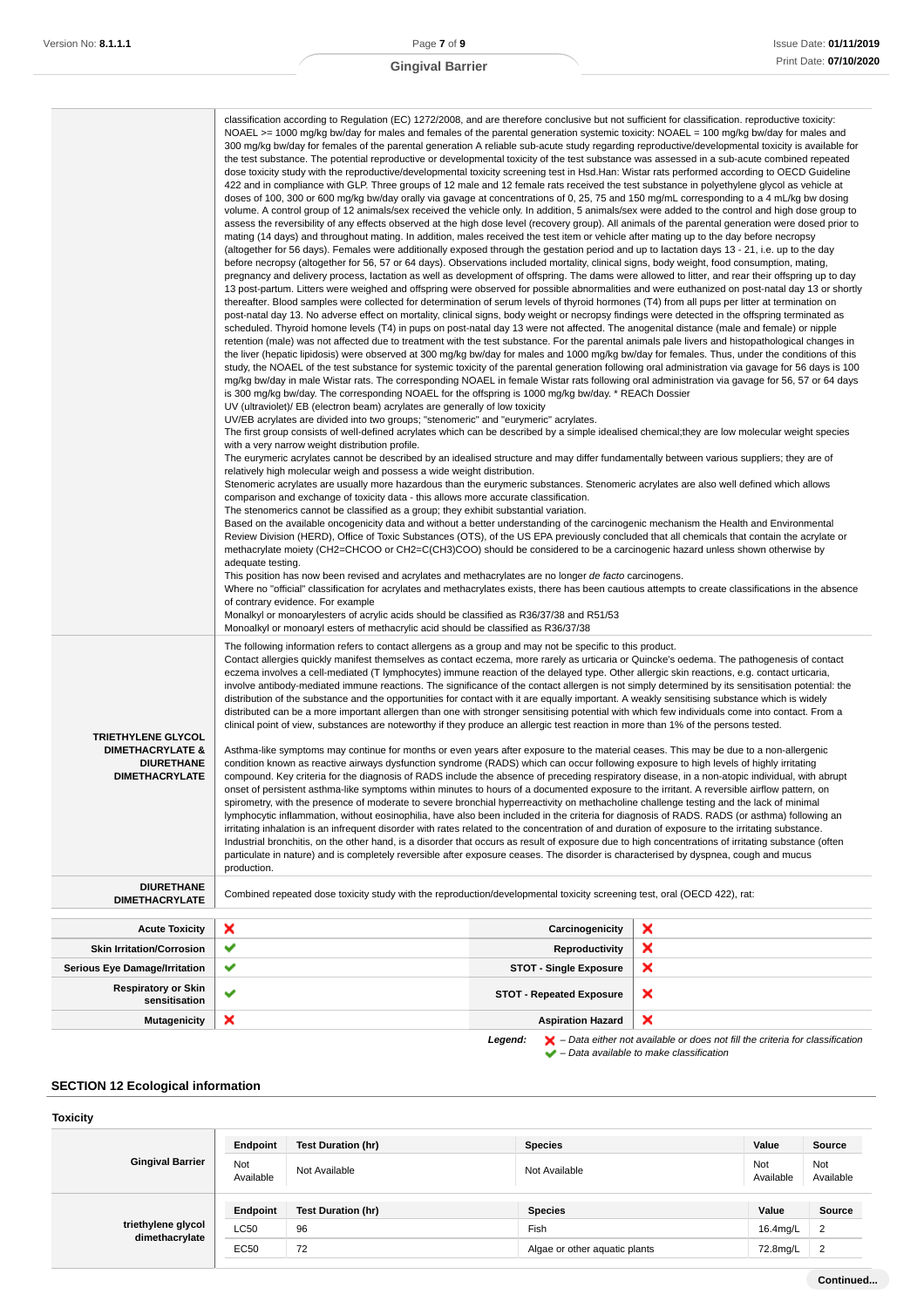|                           | <b>NOEC</b> | 72                                                                                                  | Algae or other aquatic plants                                                                                                                                                                                                                                                            | 18.6mg/L           | $\overline{2}$ |
|---------------------------|-------------|-----------------------------------------------------------------------------------------------------|------------------------------------------------------------------------------------------------------------------------------------------------------------------------------------------------------------------------------------------------------------------------------------------|--------------------|----------------|
|                           | Endpoint    | <b>Test Duration (hr)</b>                                                                           | <b>Species</b>                                                                                                                                                                                                                                                                           | Value              | <b>Source</b>  |
| diurethane dimethacrylate | <b>LC50</b> | 96                                                                                                  | Fish                                                                                                                                                                                                                                                                                     | 10.1mg/L           | $\overline{2}$ |
|                           | EC50        | 48                                                                                                  | Crustacea                                                                                                                                                                                                                                                                                | >0.001-0.2mg/L     | $\overline{2}$ |
|                           | EC50        | 72                                                                                                  | Algae or other aquatic plants                                                                                                                                                                                                                                                            | >0.68mg/L          | $\overline{2}$ |
|                           | EC100       | 24                                                                                                  | Crustacea                                                                                                                                                                                                                                                                                | >0.001-0.2mg/L     | $\overline{2}$ |
|                           | <b>NOEC</b> | 24                                                                                                  | Crustacea                                                                                                                                                                                                                                                                                | $0.001 - 0.2$ mg/L | $\overline{2}$ |
| Legend:                   |             | Data 6. NITE (Japan) - Bioconcentration Data 7. METI (Japan) - Bioconcentration Data 8. Vendor Data | Extracted from 1. IUCLID Toxicity Data 2. Europe ECHA Registered Substances - Ecotoxicological Information - Aquatic Toxicity 3. EPIWIN Suite<br>V3.12 (QSAR) - Aquatic Toxicity Data (Estimated) 4. US EPA, Ecotox database - Aquatic Toxicity Data 5. ECETOC Aquatic Hazard Assessment |                    |                |

# **DO NOT** discharge into sewer or waterways.

### **Persistence and degradability**

| Ingredient                      | . .<br>Water/Soil | stence: Air<br>Dar. |
|---------------------------------|-------------------|---------------------|
| ' dimethacrvlate<br>triathylana | <b>LOW</b>        | LOW                 |

### **Bioaccumulative potential**

| Ingredient                        | <b>Bioaccumulation</b> |
|-----------------------------------|------------------------|
| triethylene glycol dimethacrylate | LOW (LogKOW = $1.88$ ) |
| Mobility in soil                  |                        |
| Ingredient                        | Mobility               |

# **SECTION 13 Disposal considerations**

triethylene glycol dimethacrylate  $\vert$  LOW (KOC = 10)

#### **Waste treatment methods**

| ∣ disposal<br><i>t I</i> Packaging<br>Product, | Consul <sup>+</sup><br>* disposal.<br>l Wasto Managamant<br>$***$<br>i ith∩rit∨ t<br>one<br>⊀ landfill.<br>Bun<br>$\sim$ outbus<br>ın<br>ء الصحيح ا<br>n<br>$\sim$ |
|------------------------------------------------|--------------------------------------------------------------------------------------------------------------------------------------------------------------------|
|                                                |                                                                                                                                                                    |

### **SECTION 14 Transport information**

### **Labels Required**



**Land transport (ADG): NOT REGULATED FOR TRANSPORT OF DANGEROUS GOODS**

**Air transport (ICAO-IATA / DGR): NOT REGULATED FOR TRANSPORT OF DANGEROUS GOODS**

**Sea transport (IMDG-Code / GGVSee): NOT REGULATED FOR TRANSPORT OF DANGEROUS GOODS**

**Transport in bulk according to Annex II of MARPOL and the IBC code**

Not Applicable

# **SECTION 15 Regulatory information**

**Safety, health and environmental regulations / legislation specific for the substance or mixture**

**triethylene glycol dimethacrylate is found on the following regulatory lists**

Australian Inventory of Industrial Chemicals (AIIC)

# **diurethane dimethacrylate is found on the following regulatory lists**

Australia Hazardous Chemical Information System (HCIS) - Hazardous Chemicals Australian Inventory of Industrial Chemicals (AIIC)

### **National Inventory Status**

| <b>National Inventory</b>      | <b>Status</b>                                                     |
|--------------------------------|-------------------------------------------------------------------|
| Australia - AIIC               | Yes                                                               |
| Australia - Non-Industrial Use | No (triethylene glycol dimethacrylate; diurethane dimethacrylate) |
| Canada - DSL                   | No (diurethane dimethacrylate)                                    |
| Canada - NDSL                  | No (triethylene glycol dimethacrylate)                            |
| China - IECSC                  | Yes                                                               |